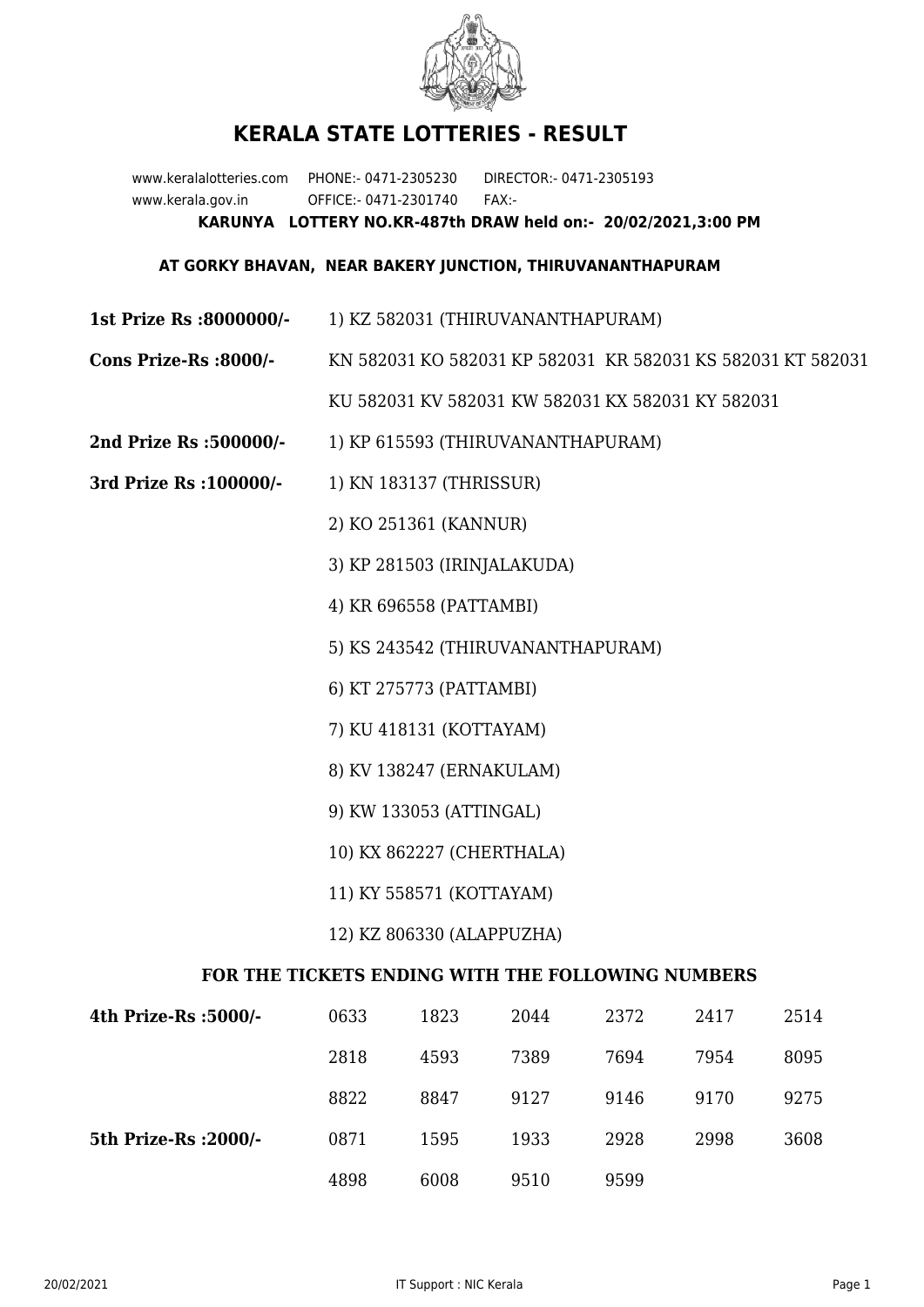| 6th Prize-Rs : 1000/- | 0515 | 0879 | 2392 | 2467 | 3187 | 3572 |
|-----------------------|------|------|------|------|------|------|
|                       | 4274 | 5136 | 6488 | 7688 | 8018 | 8568 |
|                       | 9467 | 9556 |      |      |      |      |
| 7th Prize-Rs :500/-   | 0214 | 0321 | 0662 | 0690 | 0758 | 0965 |
|                       | 1054 | 1066 | 1301 | 1491 | 1604 | 1666 |
|                       | 1711 | 1740 | 1889 | 1986 | 2190 | 2248 |
|                       | 2528 | 2555 | 2578 | 2644 | 2759 | 2981 |
|                       | 3004 | 3036 | 3114 | 3169 | 3220 | 3233 |
|                       | 3237 | 3485 | 3658 | 3718 | 3808 | 3937 |
|                       | 4227 | 4229 | 4234 | 4605 | 4635 | 4900 |
|                       | 5163 | 5519 | 5577 | 5606 | 5702 | 5977 |
|                       | 6012 | 6083 | 6093 | 6148 | 6165 | 6216 |
|                       | 6402 | 6411 | 6523 | 6592 | 6737 | 6884 |
|                       | 7001 | 7310 | 7404 | 7426 | 7443 | 7523 |
|                       | 7891 | 8109 | 8301 | 8476 | 9286 | 9313 |
| 8th Prize-Rs : 100/-  | 0035 | 0090 | 0114 | 0134 | 0264 | 0345 |
|                       | 0350 | 0465 | 0551 | 0602 | 0630 | 0813 |
|                       | 0974 | 1169 | 1304 | 1353 | 1777 | 1802 |
|                       | 1911 | 1918 | 1948 | 1977 | 2158 | 2320 |
|                       | 2361 | 2382 | 2433 | 2535 | 2583 | 2596 |
|                       | 2780 | 2782 | 2833 | 2847 | 3049 | 3092 |
|                       | 3185 | 3343 | 3388 | 3832 | 3912 | 3940 |
|                       | 3976 | 4011 | 4086 | 4245 | 4446 | 4483 |
|                       | 4535 | 4843 | 4927 | 5019 | 5024 | 5086 |
|                       | 5105 | 5138 | 5169 | 5392 | 5615 | 5689 |
|                       | 5746 | 5857 | 6146 | 6178 | 6187 | 6225 |
|                       | 6379 | 6438 | 6465 | 6507 | 6525 | 6530 |
|                       | 6709 | 6831 | 7048 | 7261 | 7323 | 7601 |
|                       | 7685 | 7784 | 7868 | 7874 | 7895 | 7933 |